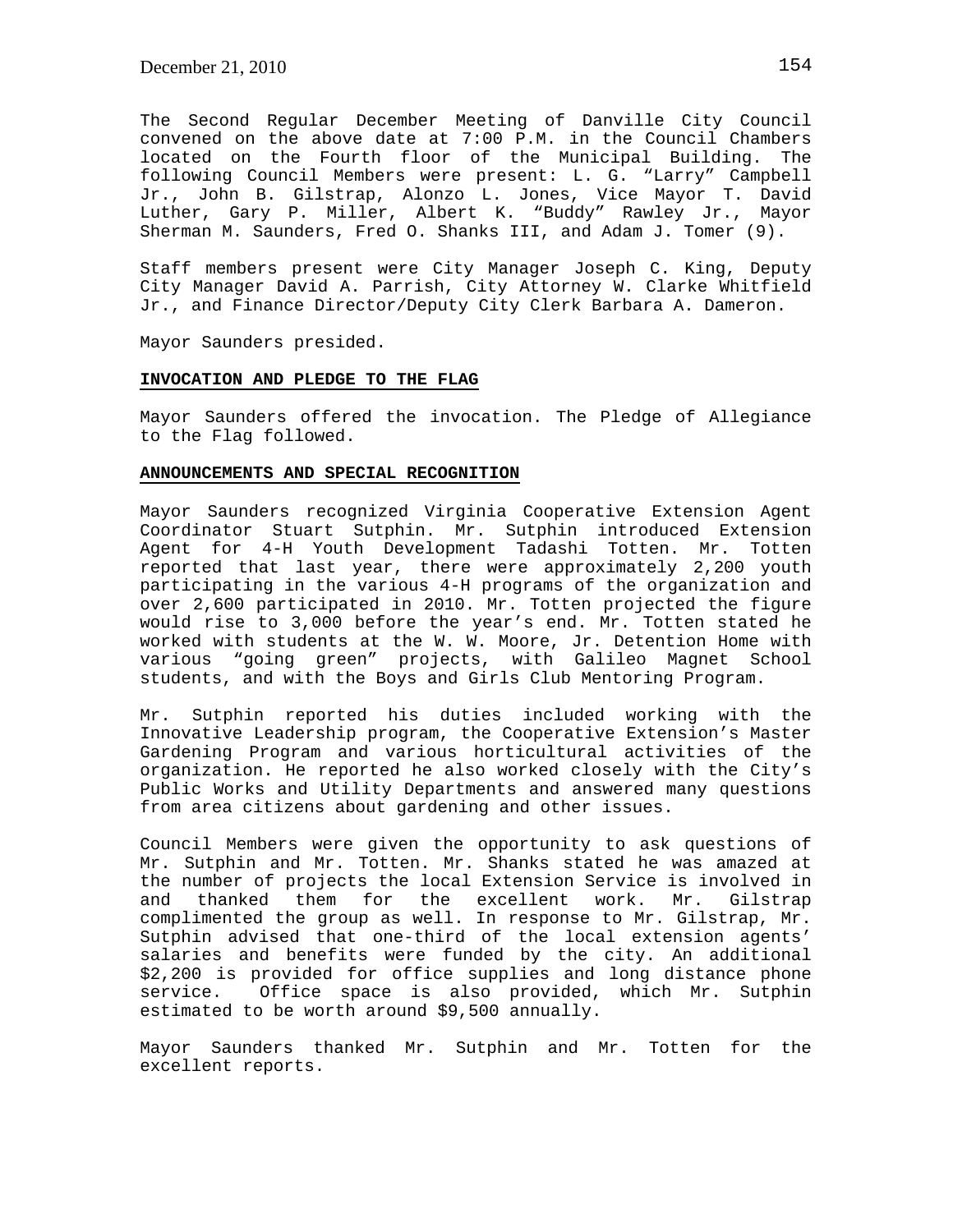### **COMMUNICATIONS FROM VISITORS**

Rev. Derrick Mercer and Rev. Thomas Motley appeared to thank city leaders for adjusting the policy for making utility payments and making the city a safer place in which to live. Rev. Mercer thanked Rev. Motley for all his efforts in bringing about the policy changes. Rev. Mercer said he felt the "Safe and Sound Neighborhoods" program was going really well. Rev. Motley thanked city leaders for getting utility relief for the elderly and disabled. He said he had received numerous calls from utility customers who said they could see very good results from the policy changes. Rev. Motley thanked City Manager Joe King and Mayor Saunders for making themselves available to discuss these issues.

#### **MINUTES**

Upon Motion by Council Member Vice Mayor Luther and second by Council Member Campbell, Minutes of the December 7, 2010 Regular Council Meeting were approved as presented. Draft copies had been distributed to Council Members prior to the Meeting.

## **PUBLIC HEARING - BUDGET AMENDMENT - FY 2011 - WEATHERIZATION INNOVATION PILOT PROJECT**

Mayor Saunders opened the floor for a Public Hearing to consider an amendment to the FY 2011 Budget Appropriation Ordinance. Notice of the Public Hearing was published in the Danville Register and Bee on December 14, 2010. No one present desired to be heard and the Public Hearing was closed.

Upon Motion by Council Member Gilstrap and second by Council Member Miller, Ordinance No. 2010-12.03 presented by its First Reading on December 7, 2010 amending the Fiscal year 2011 Budget Appropriation Ordinance by anticipating revenue from the United States Department of Energy for a Weatherization Innovation Pilot Program in the amount of \$1,015,746 and local matching funds in the amount of \$1,200,000 from Electric Fund Balance for a total appropriation in the amount of \$2,215,746 and appropriating same was adopted by the following vote:

| VOTE: | $9 - 0$                                            |  |
|-------|----------------------------------------------------|--|
| AYE:  | Campbell, Gilstrap, Jones, Luther, Miller, Rawley, |  |
|       | Saunders, Shanks, and Tomer (9)                    |  |
| NAY:  | None (0).                                          |  |

#### **PUBLIC HEARING-REQUEST TO VDOT FOR IMPROVEMENTS TO MT. CROSS ROAD**

Mayor Saunders opened the floor for a Public Hearing to consider a request to the Virginia Department of Transportation to establish an Urban System Highway Project for the improvement of Mount Cross Road from Lowes Drive to the West Corporate City Limits. Notice of the Public Hearing was published in the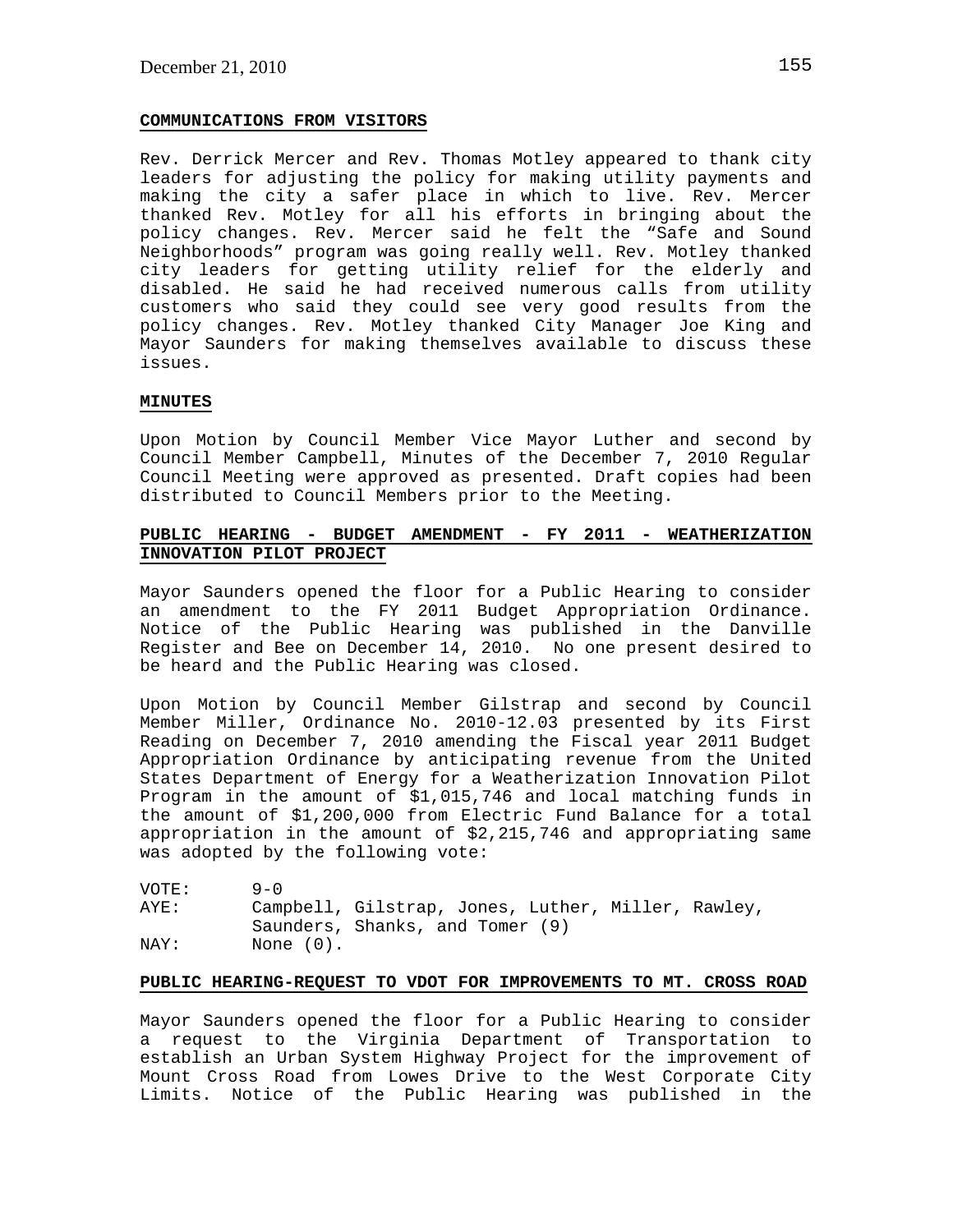Danville Register and Bee on December 14, 2010. No one present desired to be heard and the Public Hearing was closed.

Council Member Shanks moved adoption of a Resolution entitled:

#### RESOLUTION NO. 2010-12.07

A RESOLUTION APPROVING A REQUEST TO THE VIRGINIA DEPARTMENT OF TRANSPORTATION TO ESTABLISH AN URBAN SYSTEM HIGHWAY PROJECT FOR THE IMPROVEMENT OF MOUNT CROSS ROAD FROM LOWES DRIVE TO THE WEST CORPORATE CITY LIMITS.

The Motion was seconded by Council Member Rawley and carried by the following vote:

| VOTE: | $9 - 0$   |                                                    |  |
|-------|-----------|----------------------------------------------------|--|
| AYE:  |           | Campbell, Gilstrap, Jones, Luther, Miller, Rawley, |  |
|       |           | Saunders, Shanks, and Tomer (9)                    |  |
| NAY:  | None (0). |                                                    |  |

### **AUTHORIZE MORAL OBLIGATION AGREEMENT WITH AMERICAN NATIONAL BANK**

### STATEMENTS OF CONFLICT OF INTEREST

I, Albert K. Rawley Jr. do hereby state that I have a conflict of interest regarding the resolution approving and authorizing the execution of a Moral Obligation Agreement between the City of Danville and American National Bank & Trust Company listed as agenda item VIII (B). Therefore, pursuant to the State and Local Government Conflict of Interest Act, Virginia Code Section 2.2- 3112, I must abstain from voting on this agenda item.

Witness my signature this 21<sup>st</sup> day of December 2010.

s/Albert K. "Buddy" Rawley Jr.

I, Alonzo L. Jones do hereby state that I have a conflict of interest regarding the resolution approving and authorizing the execution of a Moral Obligation Agreement between the City of Danville and American National Bank & Trust Company listed as agenda item VIII (B). Therefore, pursuant to the State and Local Government Conflict of Interest Act, Virginia Code Section 2.2- 3112, I must abstain from voting on this agenda item.

Witness my signature this  $21^{st}$  day of December 2010.

s/Alonzo L. Jones

I, Fred O. Shanks III do hereby state that I have a conflict of interest regarding the resolution approving and authorizing the execution of a Moral Obligation Agreement between the City of Danville and American National Bank & Trust Company listed as agenda item VIII (B). Therefore, pursuant to the State and Local